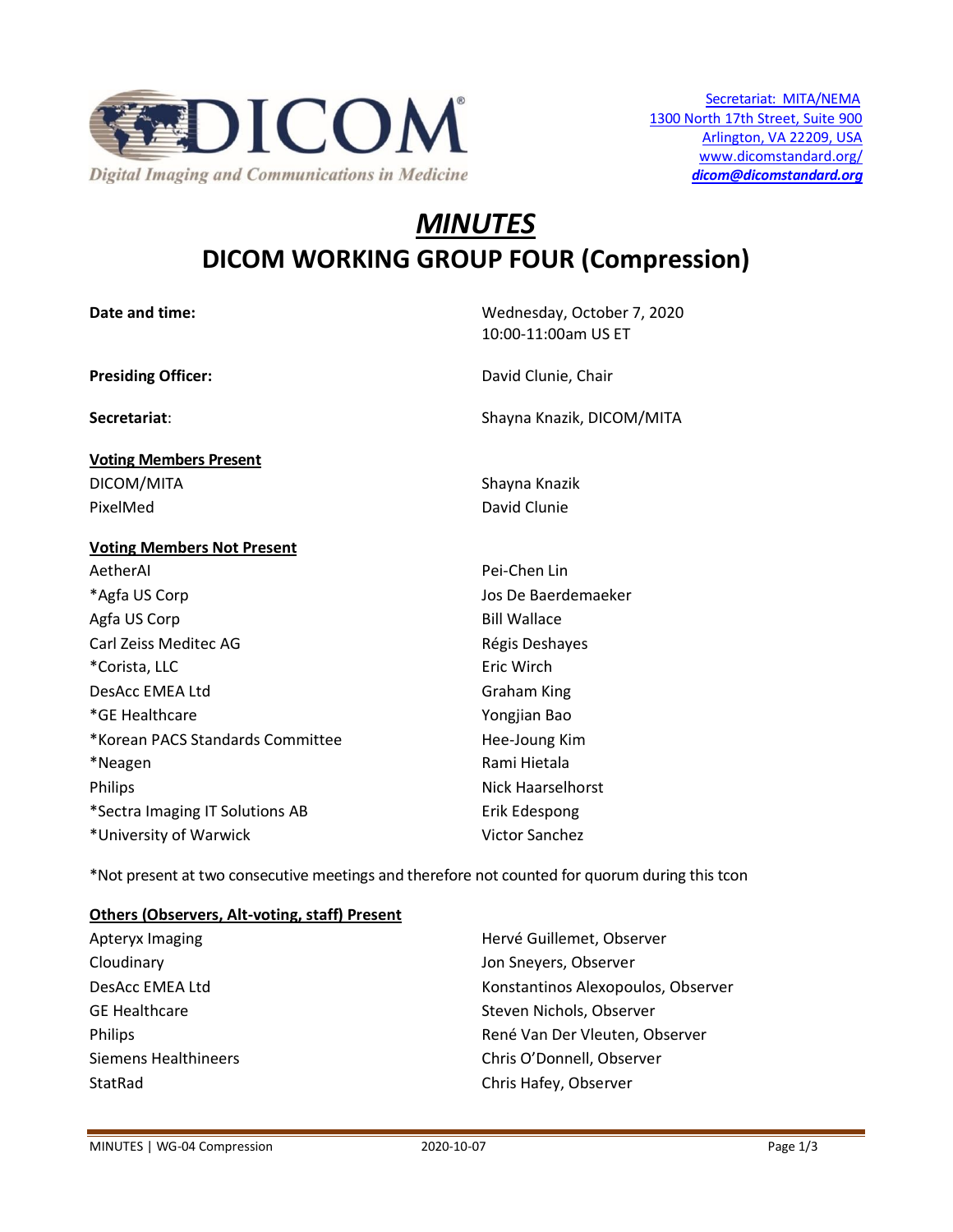# **1. Administrative**

- Welcome and roll call: the teleconference was called to order and a quorum was not present.
- Antitrust and patent rules: reviewed.
- Agenda: reviewed and approved.
- Approval of minutes from 2020-08-26: informally reviewed—will vote to approve on the next call.

## **2. Consider new compression schemes to add to DICOM, especially for:**

- AI (including segmentations, contours and parametric maps)
- enterprise imaging
- digital pathology
- web browser based viewers (performing frame level access and progressive transmission)

## **3. Specific schemes to consider include:**

- LZMA2
- Float and double pixel data for parametric maps
- HTJ2K (faster, easier, less effective) esp. in browser viewer progressive role: not discussed
- **JPEG-XL** (now being finalized, open source code available for testing)
	- o Jon provided a brief update on JPEG-XL. Their group is meeting this week to discuss FDIS ballot comments. Jon noted that a number of entropy coders have been removed but the one that is left has additional features. Anyone interested in testing these changes is encouraged to download the code. Their group plans to update the current whitepaper on this topic to address the changes.
- iSyntax (now openly documented): not discussed this call
- schemes for single bit compression (for segmentations), G4, JBIG, JBIG2, FLIF: not discussed this call
- deflate and bzip2 for individual image frames +/- DICOMweb bulkdata components: not discussed this call
- bzip2 for entire dataset (à la existing deflate) (e.g., for SR): not discussed this call

## **4. Item to consider on future calls:**

- Why web browser performance is a problem?
- Not changing what came off the camera
- What characteristics of the ultrasound echo would be amenable to the new compression scheme?
- Would the group like to do testing on quantitative thresholds for performance?
- Should we add a transfer syntax for PNG (portable network graphics)? (including single bit)

## **5. Next T-con**

- WG-04 holds biweekly calls every other Wednesday from 10-11am US ET. The next WG-04 calls are scheduled for:
	- o October 21, 2020 cancelled
	- $\circ$  November 4, 2020 web browser performance issues for medical imaging (Hafey)
	- o November 18, 2020 multi-frame ultrasound compression needs (O'Donnell)
- FYI: Other relevant DICOM meetings
	- o DICOM Standard Committee (DSC): [December 4, 2020 @ 9am-1pm US ET](http://workspaces-old.nema.org/dicom/Lists/Calendar/DispForm.aspx?ID=4045&Source=http%3A%2F%2Fworkspaces%2Dold%2Enema%2Eorg%2Fdicom%2FLists%2FCalendar%2Fcalendar%2Easpx)
	- o WG-06 Base Standard[: November 9-13, 2020](http://workspaces-old.nema.org/dicom/Lists/Calendar/DispForm.aspx?ID=3510&Source=http%3A%2F%2Fworkspaces%2Dold%2Enema%2Eorg%2Fdicom%2FLists%2FCalendar%2Fcalendar%2Easpx)
	- o *Dial-in information for all DICOM calls can be accessed in the [DICOM Calendar](http://workspaces-old.nema.org/dicom/Lists/Calendar/calendar.aspx)*
- **6. Adjournment:** the meeting was adjourned early at 10:31am US ET.